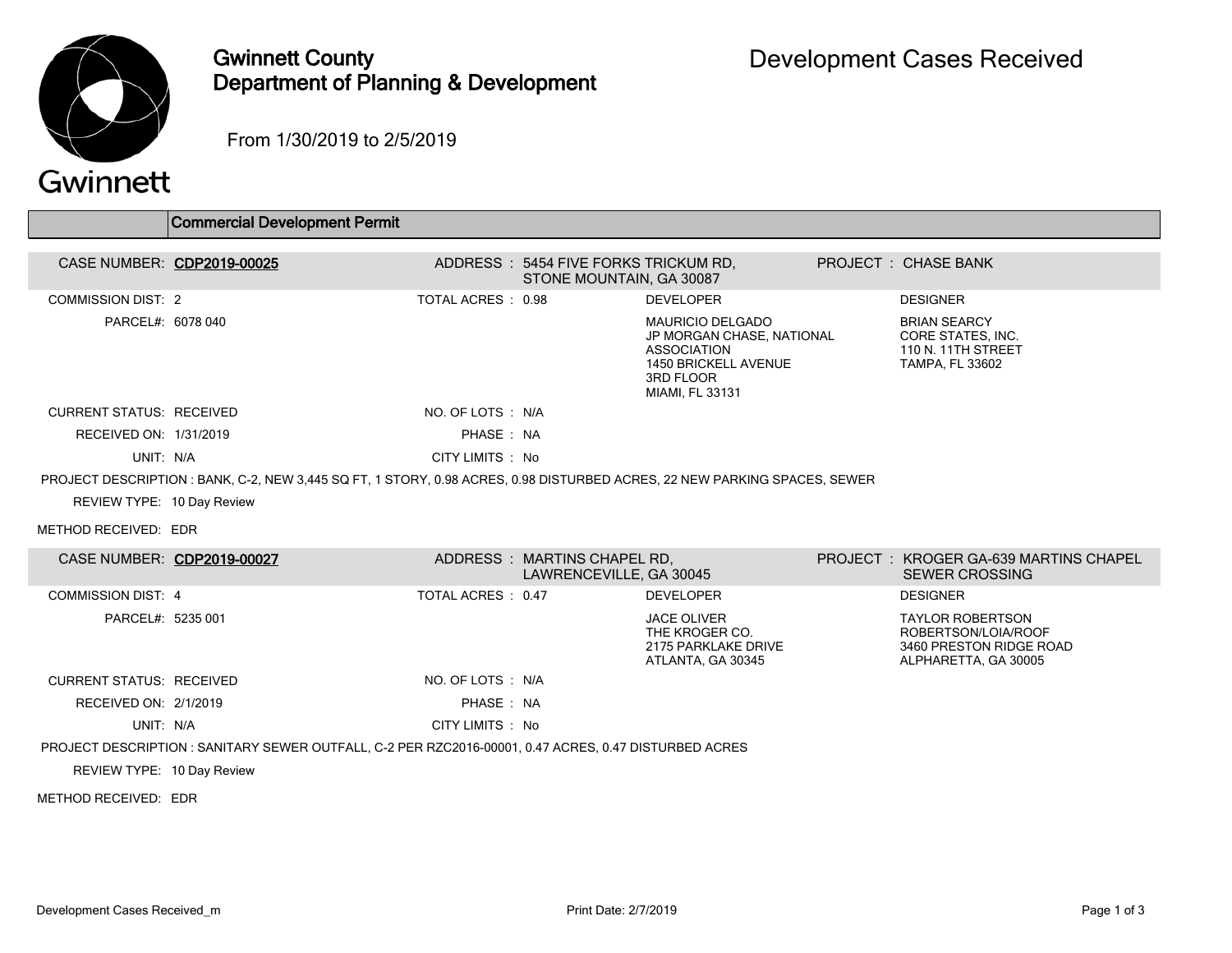|                                 | CASE NUMBER: CDP2019-00028                                                                                                                   |                    | GA 30043                            | ADDRESS: 1465 LAKES PKWY, LAWRENCEVILLE,                                                                  | PROJECT: GM FLOORING                                                                                       |
|---------------------------------|----------------------------------------------------------------------------------------------------------------------------------------------|--------------------|-------------------------------------|-----------------------------------------------------------------------------------------------------------|------------------------------------------------------------------------------------------------------------|
| <b>COMMISSION DIST: 1</b>       |                                                                                                                                              | TOTAL ACRES : 2.99 |                                     | <b>DEVELOPER</b>                                                                                          | <b>DESIGNER</b>                                                                                            |
| PARCEL#: 7034 258               |                                                                                                                                              |                    |                                     | <b>GHITA MIHALESCU</b><br>GM FLOORING DISTRIBUTORS, INC.<br>1465 LAKES PARKWAY<br>LAWRENCEVILLE, GA 30045 | <b>CORNELIUS ANI</b><br>LAND ENGINEERING & SURVEYING, INC.<br>2040 MEYERS DRIVE<br>LAWRENCEVILLE, GA 30045 |
| <b>CURRENT STATUS: RECEIVED</b> |                                                                                                                                              | NO. OF LOTS : N/A  |                                     |                                                                                                           |                                                                                                            |
| RECEIVED ON: 2/5/2019           |                                                                                                                                              | PHASE: NA          |                                     |                                                                                                           |                                                                                                            |
| UNIT: N/A                       |                                                                                                                                              | CITY LIMITS : No   |                                     |                                                                                                           |                                                                                                            |
|                                 | PROJECT DESCRIPTION: WAREHOUSE, M-1 PER REZ1998-00059, 26,850 SQ FT, 1 STORY, 2.99 ACRES, 1.37 DISTURBED ACRES, 27 NEW PARKING SPACES, SEWER |                    |                                     |                                                                                                           |                                                                                                            |
| REVIEW TYPE: 10 Day Review      |                                                                                                                                              |                    |                                     |                                                                                                           |                                                                                                            |
| METHOD RECEIVED: EDR            |                                                                                                                                              |                    |                                     |                                                                                                           |                                                                                                            |
| <b>TOTAL FOR:</b>               | <b>Commercial Development</b><br>Permit                                                                                                      | NO. OF CASES: 3    |                                     | NO. OF LOTS: 0                                                                                            | <b>TOTAL ACRES: 4.44</b>                                                                                   |
|                                 |                                                                                                                                              |                    |                                     |                                                                                                           |                                                                                                            |
|                                 | <b>Concept Plan</b>                                                                                                                          |                    |                                     |                                                                                                           |                                                                                                            |
| CASE NUMBER: CPL2019-00005      |                                                                                                                                              |                    | ADDRESS: CROSS RD, BUFORD, GA 30519 |                                                                                                           | PROJECT: SURREY GREEN                                                                                      |
| <b>COMMISSION DIST: 4</b>       |                                                                                                                                              | TOTAL ACRES : 6.14 |                                     | <b>DEVELOPER</b>                                                                                          | <b>DESIGNER</b>                                                                                            |
| PARCEL#: 7177 017               |                                                                                                                                              |                    |                                     | <b>DAVID SPAIN</b><br>COMFORT HOMES OF GEORGIA, LLC<br>4649 EQUESTRIAN WAY<br>DUNWOODY, GA 30338          | <b>JAMES IRVIN</b><br><b>FOOTHILLS LAND DESIGN</b><br>164 PROFESSIONAL DRIVE<br>BALDWIN, GA 30511          |
| <b>CURRENT STATUS: RECEIVED</b> |                                                                                                                                              | NO. OF LOTS: 32    |                                     |                                                                                                           |                                                                                                            |
| RECEIVED ON: 2/4/2019           |                                                                                                                                              | PHASE: N/A         |                                     |                                                                                                           |                                                                                                            |
| UNIT: N/A                       |                                                                                                                                              | CITY LIMITS : No   |                                     |                                                                                                           |                                                                                                            |
|                                 | PROJECT DESCRIPTION : SINGLE FAMILY TOWNHOMES, R-TH PER RZM2018-00008, 32 LOTS, 6.136 ACRES, 3.56 DISTURBED ACRES, SEWER                     |                    |                                     |                                                                                                           |                                                                                                            |
| REVIEW TYPE: 5 Day Review       |                                                                                                                                              |                    |                                     |                                                                                                           |                                                                                                            |
| METHOD RECEIVED: EDR            |                                                                                                                                              |                    |                                     |                                                                                                           |                                                                                                            |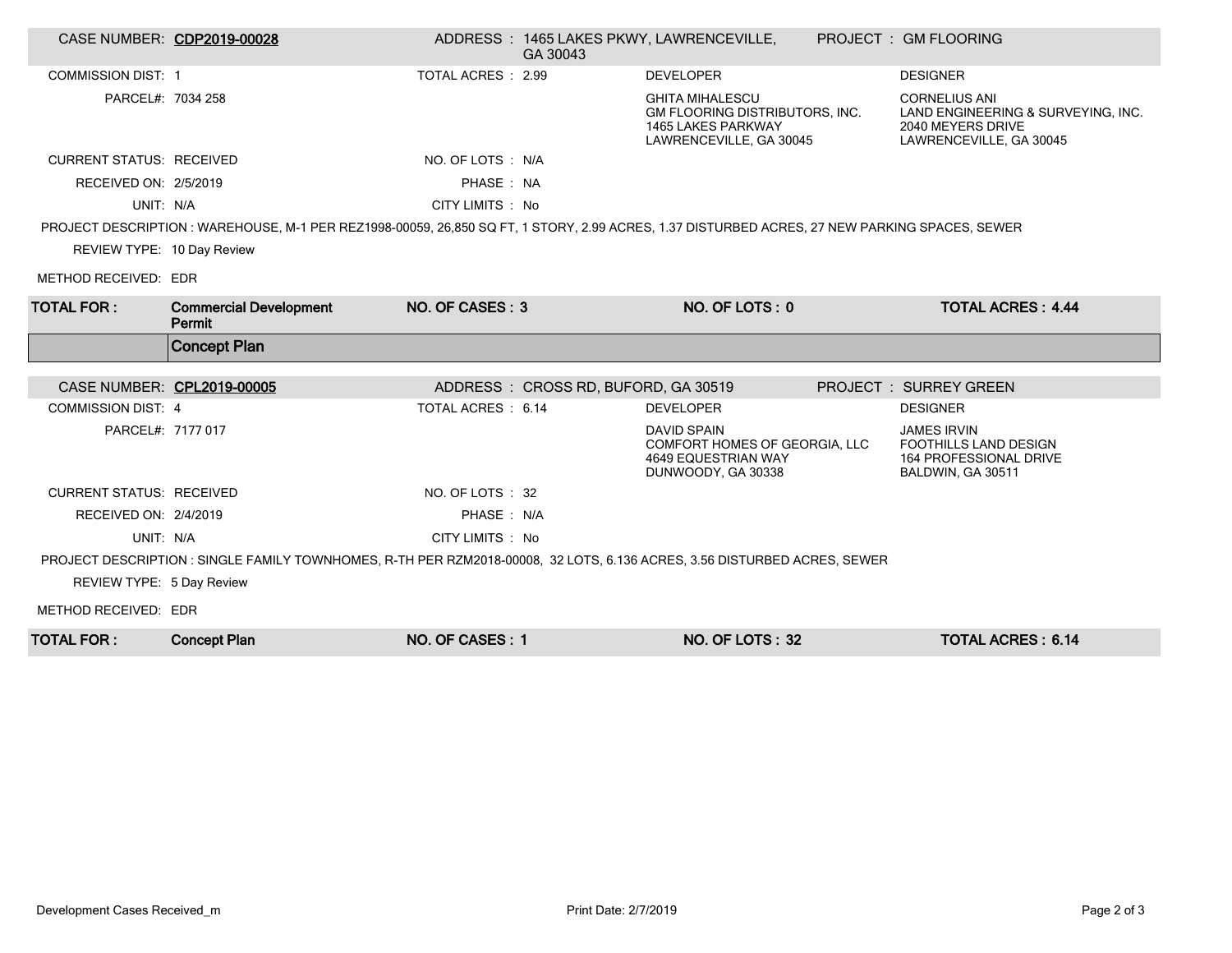|                                 | <b>Final Plat</b> |                                                                                                      |                                                                                                                             |                                                                                                                   |
|---------------------------------|-------------------|------------------------------------------------------------------------------------------------------|-----------------------------------------------------------------------------------------------------------------------------|-------------------------------------------------------------------------------------------------------------------|
| CASE NUMBER: FPL2019-00006      |                   | ADDRESS: AZALEA DR (1400 BLOCK),<br>LAWRENCEVILLE, GA 30043                                          |                                                                                                                             | PROJECT : WYNSTEAD                                                                                                |
| <b>COMMISSION DIST: 4</b>       |                   | TOTAL ACRES: 18.46                                                                                   | <b>DEVELOPER</b>                                                                                                            | <b>DESIGNER</b>                                                                                                   |
| PARCEL#: 7053 068               |                   |                                                                                                      | <b>MICHAEL CASWELL</b><br>CRICKET DEVELOPMENT GROUP, LLC<br>1911 GRAYSON HIGHWAY<br><b>SUITE 8-333</b><br>GRAYSON, GA 30017 | <b>STUART MCCLIMANS</b><br><b>BLUE LANDWORKS, LLC</b><br>4154 SILVER PEAK PARKWAY<br>SUITE B<br>SUWANEE, GA 30024 |
| <b>CURRENT STATUS: RECEIVED</b> |                   | NO. OF LOTS : 49                                                                                     |                                                                                                                             |                                                                                                                   |
| RECEIVED ON: 2/5/2019           |                   | PHASE: NA                                                                                            |                                                                                                                             |                                                                                                                   |
| UNIT: N/A                       |                   | CITY LIMITS : No                                                                                     |                                                                                                                             |                                                                                                                   |
|                                 |                   | PROJECT DESCRIPTION : SINGLE FAMILY SUBDIVISION, R-75 PER RZR2017-00005, 49 LOTS, 18.46 ACRES, SEWER |                                                                                                                             |                                                                                                                   |
| REVIEW TYPE: 10 Day Review      |                   |                                                                                                      |                                                                                                                             |                                                                                                                   |
| METHOD RECEIVED: EDR            |                   |                                                                                                      |                                                                                                                             |                                                                                                                   |
| TOTAL FOR : I                   | <b>Final Plat</b> | NO. OF CASES: 1                                                                                      | NO. OF LOTS: 49                                                                                                             | <b>TOTAL ACRES: 18.46</b>                                                                                         |
|                                 |                   |                                                                                                      |                                                                                                                             |                                                                                                                   |
| <b>GRAND TOTALS</b>             |                   | NO. OF CASES: 5                                                                                      | NO. OF LOTS: 81                                                                                                             | <b>TOTAL ACRES: 29.04</b>                                                                                         |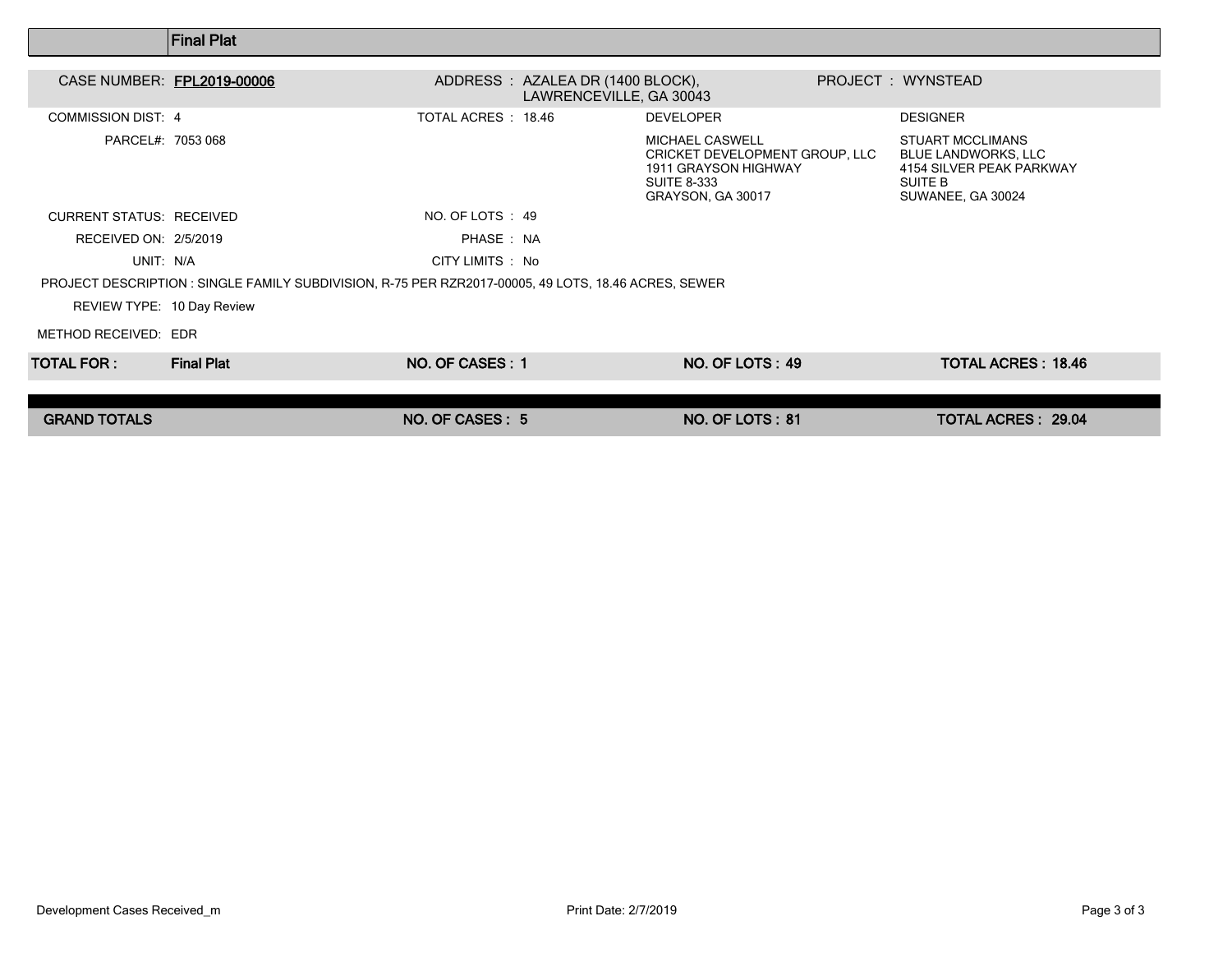

## Gwinnett County Department of Planning & Development

From 1/30/2019 to 2/5/2019

## Gwinnett

|                            | <b>Commercial Development Permit</b>                                                                                                                                                                         |                     |                                       |                                                                                                                                                  |                                                                                                                 |
|----------------------------|--------------------------------------------------------------------------------------------------------------------------------------------------------------------------------------------------------------|---------------------|---------------------------------------|--------------------------------------------------------------------------------------------------------------------------------------------------|-----------------------------------------------------------------------------------------------------------------|
| CASE NUMBER: CDP2019-00024 |                                                                                                                                                                                                              |                     | ADDRESS: 6455 PEACHTREE ST, PEACHTREE |                                                                                                                                                  | PROJECT: CORLEY LOGISTICS CENTER                                                                                |
| COMMISSION DIST: 2         |                                                                                                                                                                                                              | TOTAL ACRES : 27.06 | CORNERS, GA 30071                     | <b>DEVELOPER</b>                                                                                                                                 | <b>DESIGNER</b>                                                                                                 |
| PARCEL#: 6252 075          |                                                                                                                                                                                                              |                     |                                       | NICK KILBURG<br>P8/ROCP CORLEY, LLC C/O HARDIE<br><b>REAL ESTATE GROUP</b><br>2870 PEACHTREE ROAD, N.W.<br><b>SUITE 721</b><br>ATLANTA, GA 30305 | <b>WESLEY REED</b><br><b>EBERLY AND ASSOCIATES</b><br>2951 FLOWERS ROAD SOUTH<br>SUITE 119<br>ATLANTA, GA 30341 |
| CURRENT STATUS RECEIVED    |                                                                                                                                                                                                              | NO. OF LOTS : N/A   |                                       |                                                                                                                                                  |                                                                                                                 |
| RECEIVED ON: 1/30/2019     |                                                                                                                                                                                                              | PHASE: NA           |                                       |                                                                                                                                                  |                                                                                                                 |
| UNIT: N/A                  |                                                                                                                                                                                                              | CITY LIMITS : Yes   |                                       |                                                                                                                                                  |                                                                                                                 |
| REVIEW TYPE: 10 Day Review | PROJECT DESCRIPTION: CITY OF PEACHTREE CORNERS, CORLEY LOGISTICS CENTER, M-2, NEW 161,700 SQ FT, 1 STORY, NEW 295,320 SQ FT, 1 STORY, 27.063 ACRES, 26.544<br>DISTURBED ACRES, 285 NEW PARKING SPACES, SEWER |                     |                                       |                                                                                                                                                  |                                                                                                                 |
| METHOD RECEIVED: EDR       |                                                                                                                                                                                                              |                     |                                       |                                                                                                                                                  |                                                                                                                 |

|                                 | CASE NUMBER: CDP2019-00026                                                                                                 |                    | ADDRESS: BURNS RD, LILBURN, GA 30047 |                                                                                                                         | PROJECT : EAST JOHNS ROAD TRACT                                                                                         |  |
|---------------------------------|----------------------------------------------------------------------------------------------------------------------------|--------------------|--------------------------------------|-------------------------------------------------------------------------------------------------------------------------|-------------------------------------------------------------------------------------------------------------------------|--|
| COMMISSION DIST: 2              |                                                                                                                            | TOTAL ACRES : 1.07 |                                      | <b>DEVELOPER</b>                                                                                                        | <b>DESIGNER</b>                                                                                                         |  |
| PARCEL#: 6150 445               |                                                                                                                            |                    |                                      | <b>CLIFF SHIELDS</b><br><b>GWINNETT HABITAT FOR HUMANITY</b><br>52 GWINNETT DRIVE<br>SUITE B<br>LAWRENCEVILLE, GA 30046 | <b>TAYLOR ANDERSON</b><br><b>BLUE LANDWORKS, LLC</b><br>5019 WEST BROAD STREET<br>SUITE M230<br>LAWRENCEVILLE, GA 30519 |  |
| <b>CURRENT STATUS: RECEIVED</b> |                                                                                                                            | NO. OF LOTS : N/A  |                                      |                                                                                                                         |                                                                                                                         |  |
| RECEIVED ON: 2/1/2019           |                                                                                                                            | PHASE: NA          |                                      |                                                                                                                         |                                                                                                                         |  |
| UNIT: N/A                       |                                                                                                                            | CITY LIMITS : Yes  |                                      |                                                                                                                         |                                                                                                                         |  |
|                                 | PROJECT DESCRIPTION : CITY OF LILBURN, EAST JOHNS ROAD TRACT SANITARY SEWER OUTFALL, RMD, 1.07 ACRES, 0.13 DISTURBED ACRES |                    |                                      |                                                                                                                         |                                                                                                                         |  |
| REVIEW TYPE: 10 Day Review      |                                                                                                                            |                    |                                      |                                                                                                                         |                                                                                                                         |  |
| METHOD RECEIVED: EDR            |                                                                                                                            |                    |                                      |                                                                                                                         |                                                                                                                         |  |
| TOTAL FOR :                     | <b>Commercial Development</b><br>Permit                                                                                    | NO. OF CASES: 2    |                                      | NO. OF LOTS: 0                                                                                                          | TOTAL ACRES: 28.13                                                                                                      |  |
|                                 |                                                                                                                            |                    |                                      |                                                                                                                         |                                                                                                                         |  |